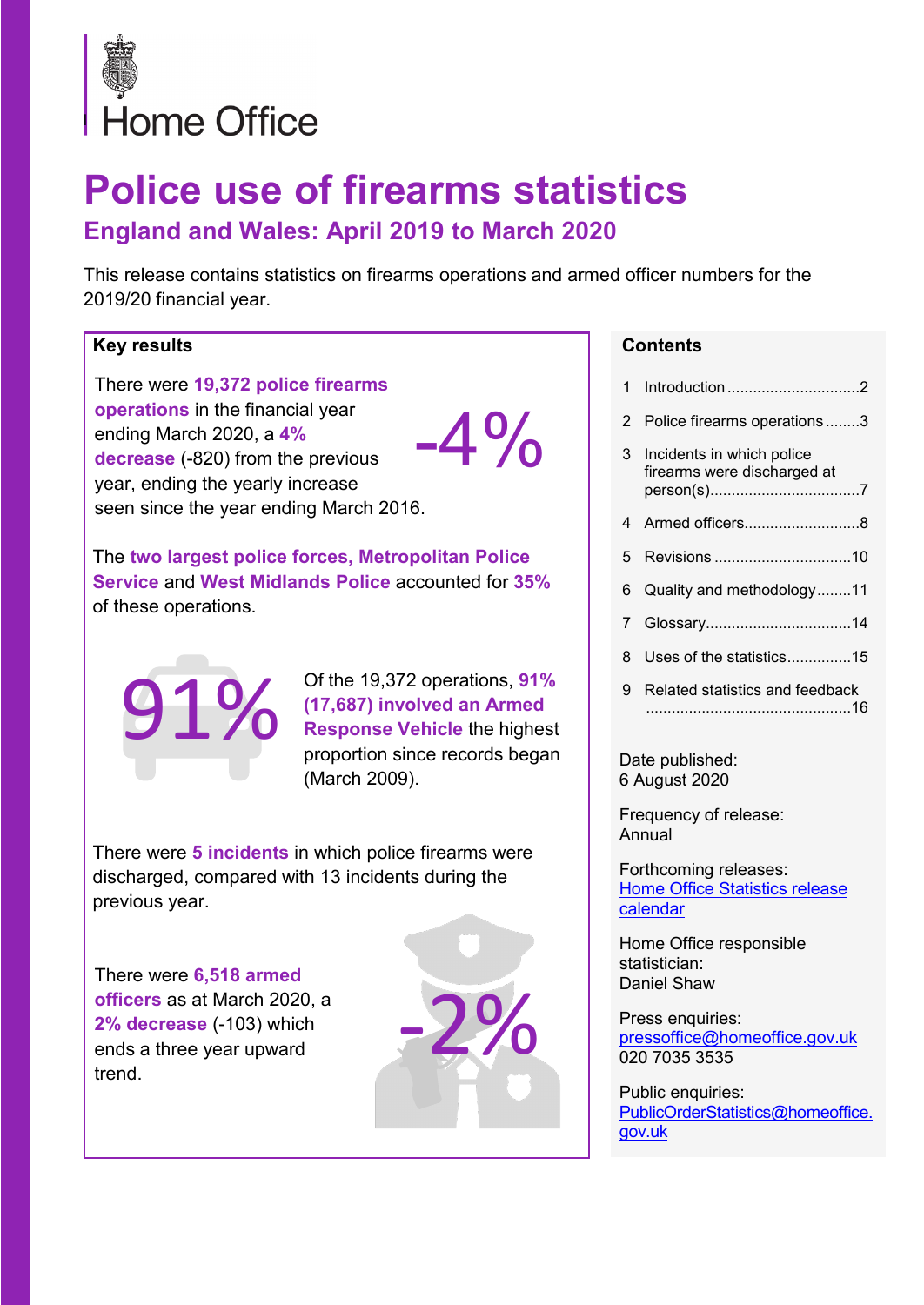## <span id="page-1-0"></span>**1 Introduction**

This release contains statistics on police use of firearms from the 43 Home Office police forces in England and Wales, for the financial year ending March 2020. It details the total number of:

- Police firearms operations, including operations involving armed response vehicles (ARVs)
- Incidents in which police firearms were intentionally discharged
- Armed officers

Related [Police use of firearms statistics data tables](https://www.gov.uk/government/statistics/announcements/police-use-of-firearms-statistics-england-and-wales-april-2019-to-march-2020) include figures from years ending March 2009 to March 2020.

The 'Police use of firearms' release is an Official Statistics output produced to the highest professional standards and free from political interference. It has been produced by statisticians working in the Home Office Analysis and Insight Directorate in accordance with the Home Office's ['Statement of compliance with the Code of Practice for Official Statistics'](https://www.gov.uk/government/publications/statement-of-compliance-with-code-of-practice-for-official-statistics) which covers our policy on revisions and other matters. The Chief Statistician, and the Head of Profession, report to the National Statistician with respect to all professional statistical matters and oversees all Home Office Official Statistics products with respect to the Code of [Practice,](https://code.statisticsauthority.gov.uk/the-code/) being responsible for their timing, content and methodology.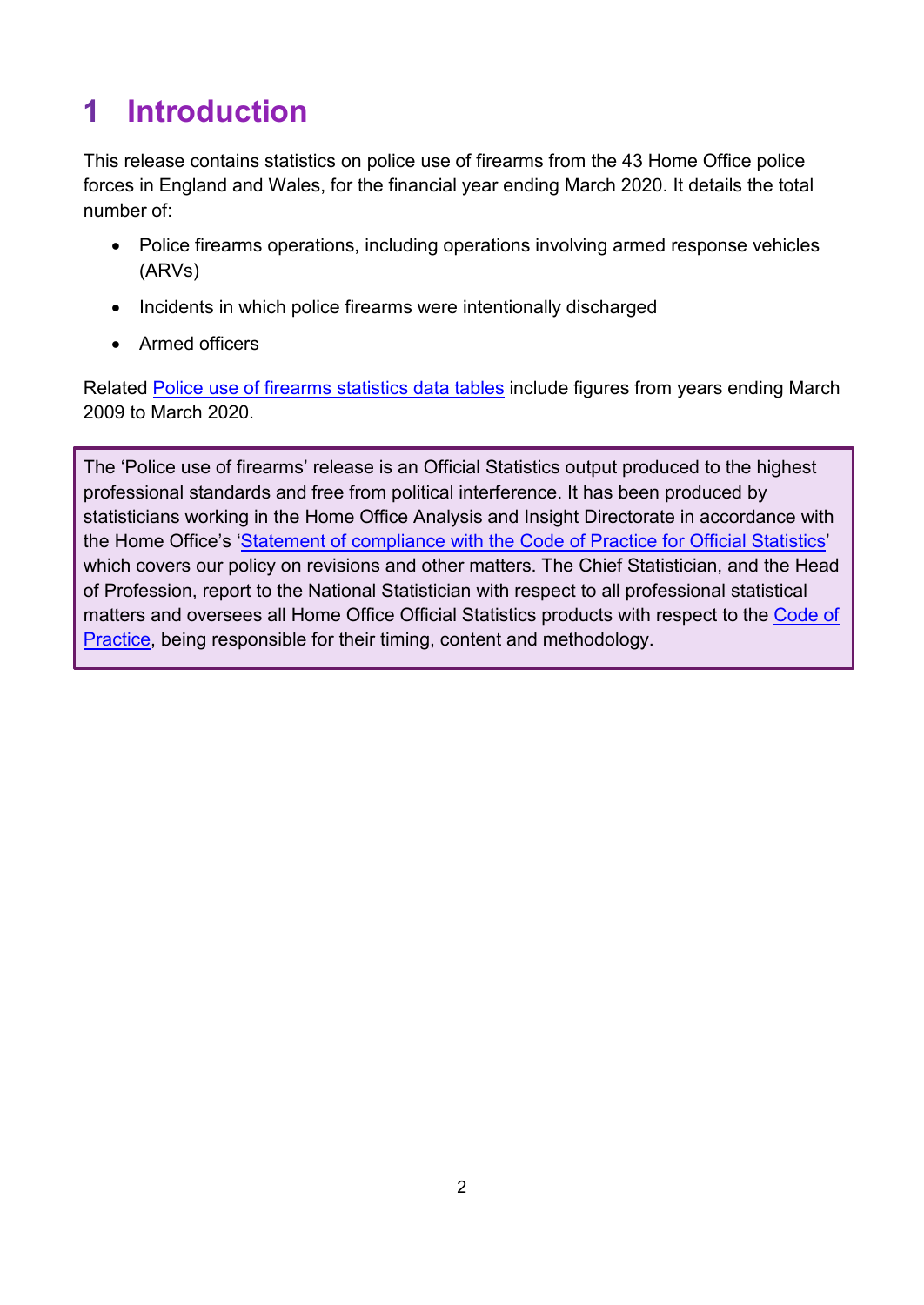### <span id="page-2-0"></span>**2 Police firearms operations**

#### **Key results**

In the year ending March 2020, there were **19,372 police firearms operations** in England and Wales, which is a **4% decrease** of 820 from the previous year.

Of these incidents, **91% (17,687) involved an ARV** as the first or sole response.

**Figure 1: Police firearms operations, including operations where an ARV was the first or sole response, years ending March 2011 to March 2020, England and Wales**



#### **Chart notes:**

Source: Home Office, [Police use of firearms statistics,](https://www.gov.uk/government/statistics/announcements/police-use-of-firearms-statistics-england-and-wales-april-2019-to-march-2020) Tables 1 and 2.

Percentage figures indicate the proportion of total police firearms operations where an ARV was the sole or initial response for each year.

There were 19,372 police firearms operations in the financial year ending March 2020, a 4% decrease (-820) in the latest year, ending the yearly increase seen since the year ending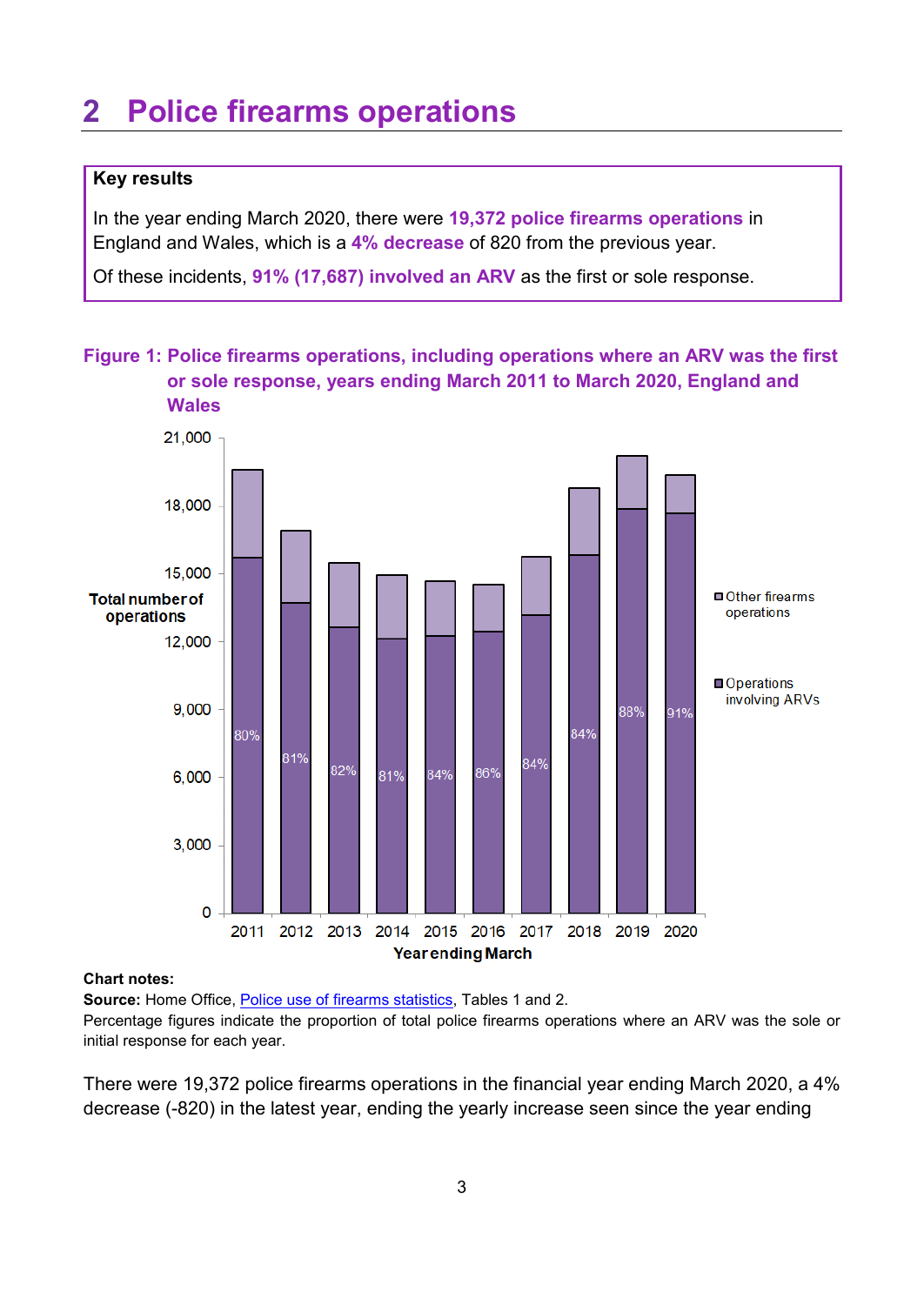March 2016. As shown in Figure 1, the total number of operations are now similar to the level seen in the year ending March 2011.

#### **Data collection note**

There are certain types of operations that are excluded from the data collection and will not be reflected in our charts. Please see [Section 6](#page-10-0) for the full list of excluded operations.

For the years ending March 2011 to 2014, ARV operations accounted for around 80% of total police firearms operations. In the following years there has been a slight increase in the proportion of operations involving ARVs. In the year ending March 2020, 91% (17,687) of all firearms operations involved ARVs, which is the largest proportion of operations involving ARVs since the time series began in 2009.

#### **Armed Response Vehicles (ARVs)**

ARVs are vehicles adapted to accommodate specialist equipment and enable firearms officers to be transported swiftly to deal with incidents.

### **London and West Midlands regions continue to have the most police firearms operations**

In the year ending March 2020, the London region had the largest proportion of all police firearms operations accounting for around 1-in-5 (22%; 4,280) of the total operations. The West Midlands region had the second highest number of police firearms operations, with this region accounting for 17% (3,370) of the total. These two regions also accounted for the highest number of operations in the year ending March 2019.

The London region showed a continuing decrease of operations falling 9% (down 408) while the West Midlands region experienced the largest numerical decrease of all regions, with 863 fewer firearms operations (down 20%) in the year ending March 2020 than in the previous year.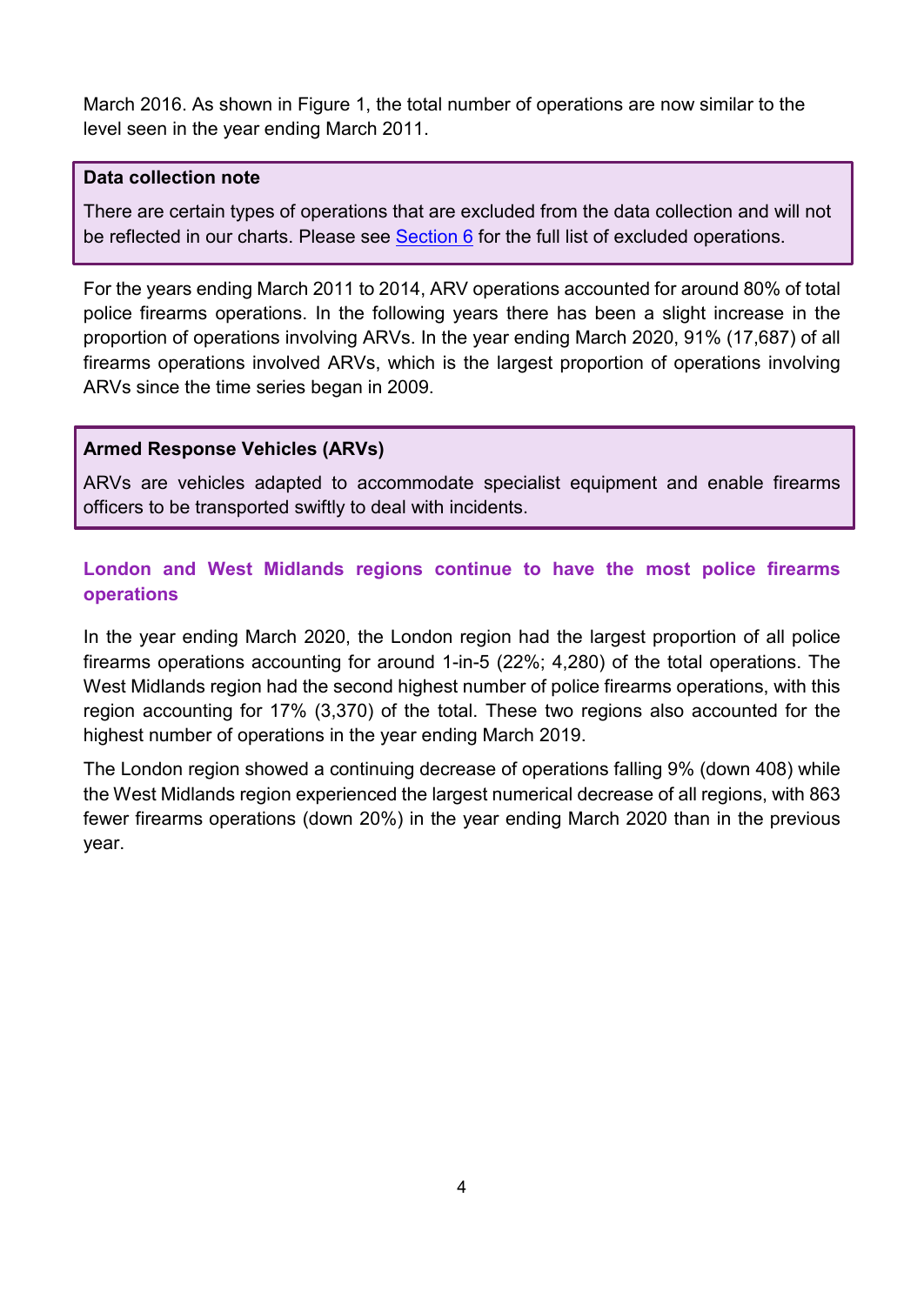#### **Figure 2: Total police firearms operations by region, years ending March 2019 and March 2020, England and Wales**



#### **Chart notes:**

Source: Home Office, [Police use of firearms statistics](https://www.gov.uk/government/statistics/announcements/police-use-of-firearms-statistics-england-and-wales-april-2019-to-march-2020) data tables, Table 1.

The North East region showed the largest percentage increase of 119% (up 387). This was driven by a large increase in the Cleveland police force (+267%) and the Northumbria police force (+127%). Despite having the largest percentage increase this year, the North East region also had the lowest number of operations in the year ending March 2020.The largest percentage decrease occurred in the West Midlands region, which had 863 fewer operations (down 20%).

#### **Highest number of operations reported by the Metropolitan Police**

The police forces with the highest number of police firearms operations in the year ending March 2020 were the Metropolitan Police Service (4,195) and West Midlands Police (2,562). Together these forces accounted for 35% of all operations in England and Wales. However, when comparing operations per 100,000 population, West Midlands Police have the largest number of operations.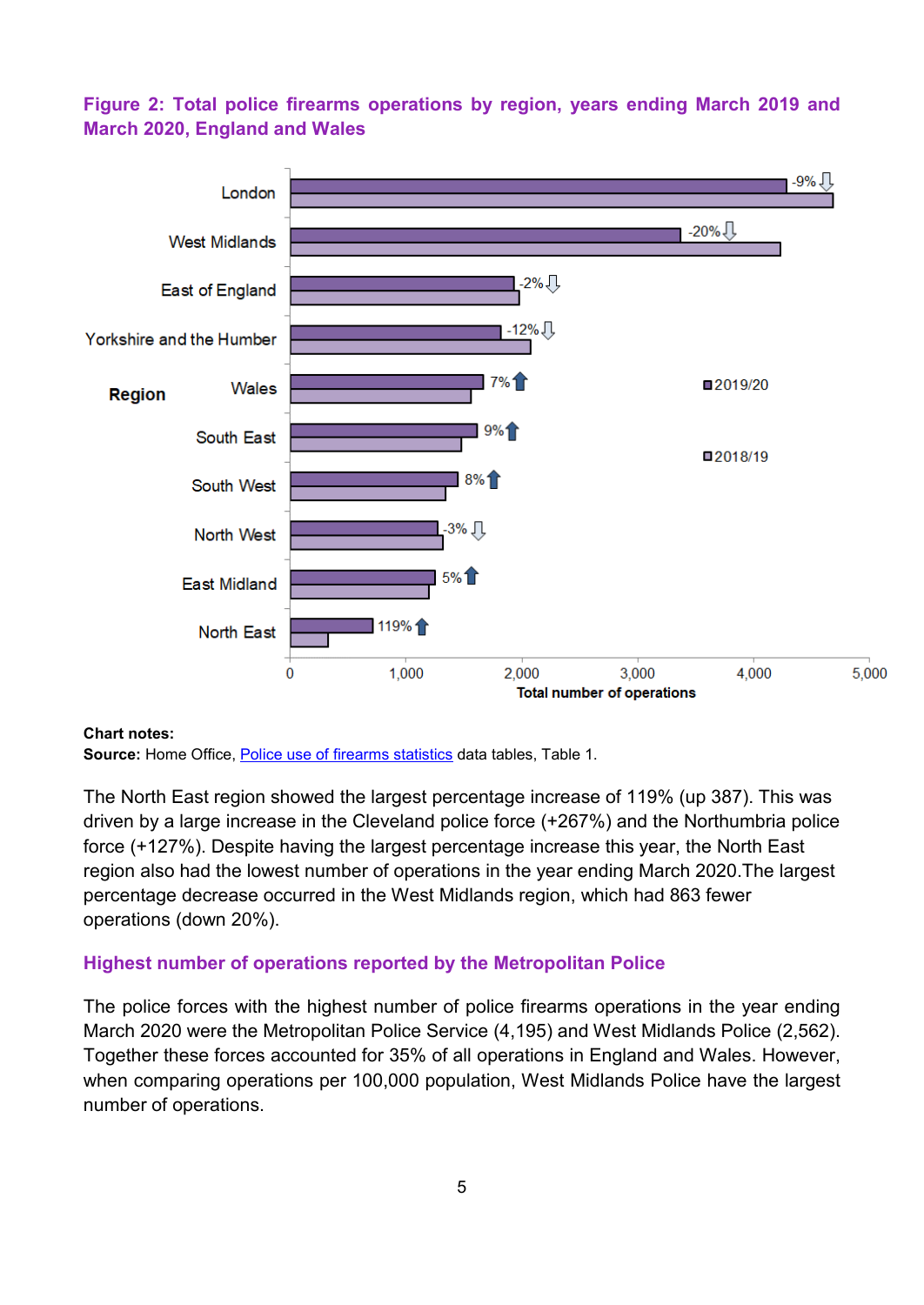#### **Figure 3: Total police firearms operations per 100,000 population by police force area, year ending March 2020, England and Wales**

1. Metropolitan Police 30. Hampshire 2. Cumbria 31. Surrey  $0 - 21$ 3. Lancashire 32. Kent 4. Merseyside 33. Sussex  $21.1 - 33$ 5. Greater Manchester 34. City of London (not shown) 6. Cheshire 35. Devon and Cornwall  $33.1 - 51$ 7. Northumbria 36. Avon and Somerset 8. Durham 37. Gloucestershire  $51.1 - 68$ 9. North Yorkshire 38. Wiltshire  $68.1 - 88$ 10. West Yorkshire 39. Dorset  $\overline{a}$ 11. South Yorkshire 40. North Wales 12. Humberside 41. Gwent 13. Cleveland 42. South Wales 14. West Midlands 43. Dyfed Powys 10 15. Staffordshire N 16. West Mercia 17. Warwickshire 18  $197$ 20 18. Derbyshire 19. Nottinghamshire 20. Lincolnshire 21. Leicestershire 43 22. Northamptonshire 23. Cambridgeshire 29 24. Norfolk 25. Suffolk 38 26. Bedfordshire 36 30 27. Hertfordshire 28. Essex 29. Thames Valley

#### **Chart notes:**

Source: Home Office, [Police use of firearms statistics](https://www.gov.uk/government/statistics/announcements/police-use-of-firearms-statistics-england-and-wales-april-2019-to-march-2020) data tables, Table 1. Population figures source: Office [for National Statistics.](https://www.ons.gov.uk/peoplepopulationandcommunity/populationandmigration/populationestimates) Shape file source: [ONS Geo-portal.](http://geoportal.statistics.gov.uk/datasets/police-force-areas-december-2016-full-clipped-boundaries-in-england-and-wales)

**Notes:** City of London is not included as its mid-2018 population estimate is less than 100,000.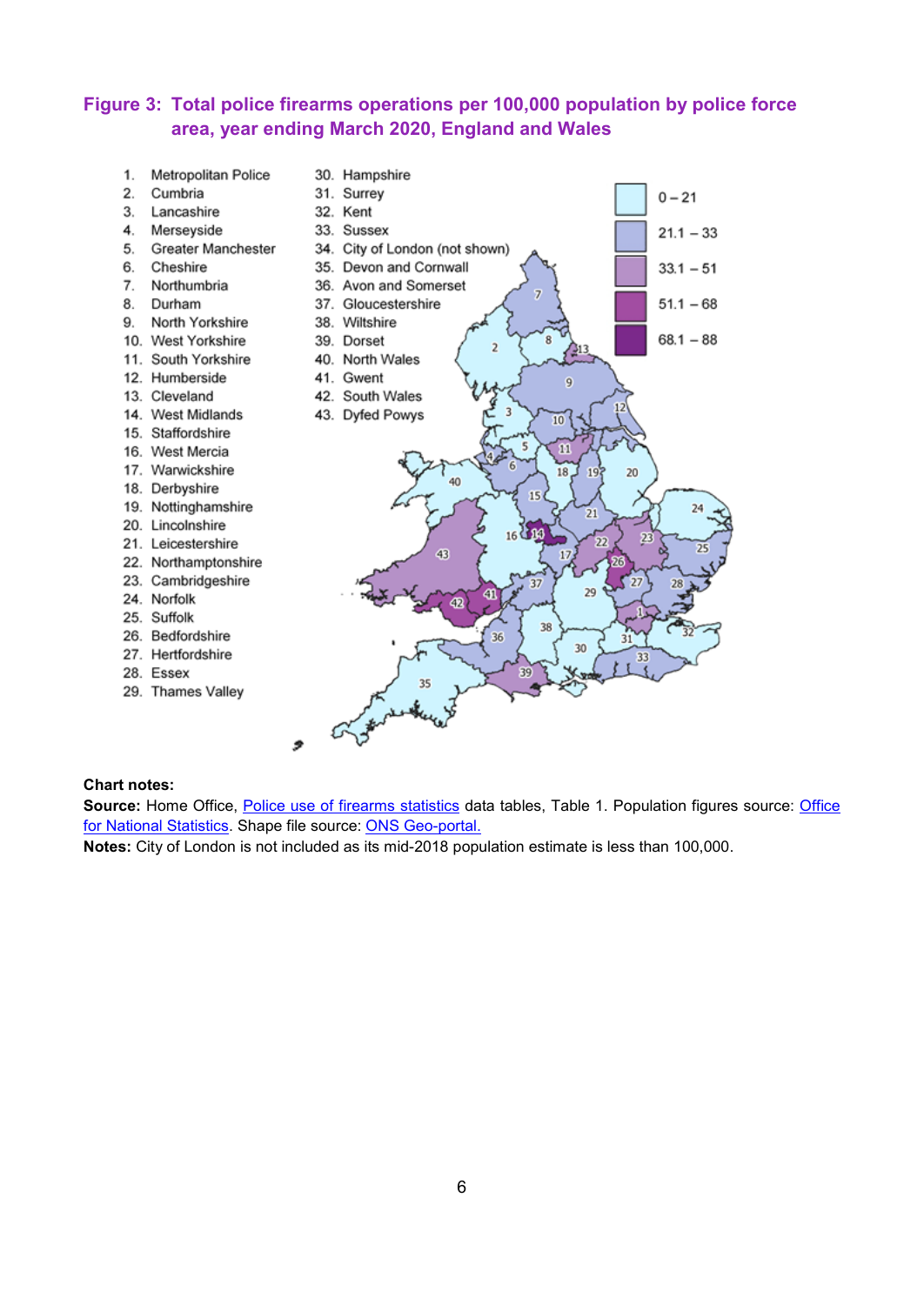### <span id="page-6-0"></span>**3 Incidents in which police firearms were discharged at person(s)**

These figures refer to incidents in which police firearms were intentionally discharged at person(s). The number of incidents does not reflect the number of firearms that were fired, or the number of shots fired. The use of firearms by police is expected to be a last resort, considered only where there is a serious risk to public or police safety.

In the year ending March 2020, there were 5 incidents in which police discharged firearms. Table 1 shows that this is the lowest number of incidents since year ending March 2014. This represents 0.03% of total operations.

#### **Table 1: Number of incidents in which police firearms were discharged, England and Wales, years ending March 2011 to March 2020**

| Year                      | March | <b>March</b> | <b>March</b> | March | March | <b>March</b> | <b>March</b> | <b>March</b> | <b>March</b> | <b>March</b> |
|---------------------------|-------|--------------|--------------|-------|-------|--------------|--------------|--------------|--------------|--------------|
| ending                    | 2011  | 2012         | 2013         | 2014  | 2015  | 2016         | 2017         | 2018         | 2019         | 2020         |
| Number<br>оf<br>incidents |       | 4            | ≏            | 4     | 6     |              | 6            | 8            | 13           | 5            |

#### **Table notes:**

Source: Home Office, [Police use of firearms statistics](https://www.gov.uk/government/statistics/announcements/police-use-of-firearms-statistics-england-and-wales-april-2019-to-march-2020) data tables, Table 4.

Figures cover number of incidents where conventional firearms were discharged. The figures exclude lesslethal weapons such as C.E.D. (Taser®).

Excludes accidental discharges, discharges for animal destruction, the use of firearms during police training and tyre deflations.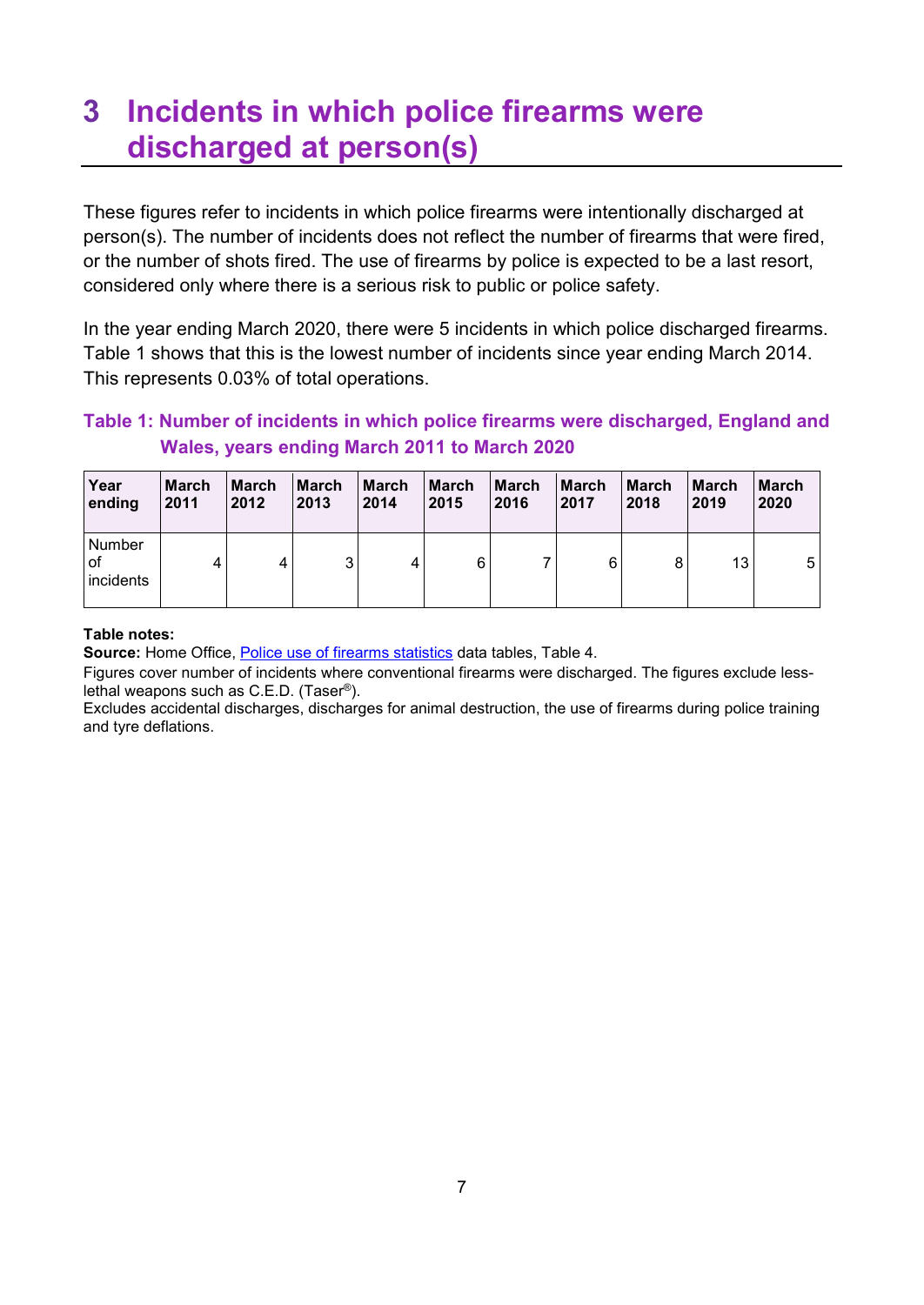### <span id="page-7-0"></span>**4 Armed officers**

#### **Key results**

In the year ending March 2020, there were **6,518 armed police officers**, a **2% decrease (-103)** compared with the previous year.

#### **Number of armed officers decreases for the first time in 3 years**

This is the first year in which the number of armed officers has decreased (-103; -2%), following a year on year increase lasting three years. The previous increase in armed officers is likely to be linked to the armed uplift programme. On 1 April 2016, the Home Office announced provision of funding for a [five-year uplift programme](https://news.npcc.police.uk/releases/extra-armed-police-to-deal-with-terrorist-threat) to increase policing capability and capacity in the use of firearms.

#### **Figure 4: Number of armed officers, as at March 2011 to March 2020, England and Wales**



#### **Chart notes:**

**Source:** Home Office, [Police use of firearms statistics](https://www.gov.uk/government/statistics/announcements/police-use-of-firearms-statistics-england-and-wales-april-2019-to-march-2020) data tables, Table 3.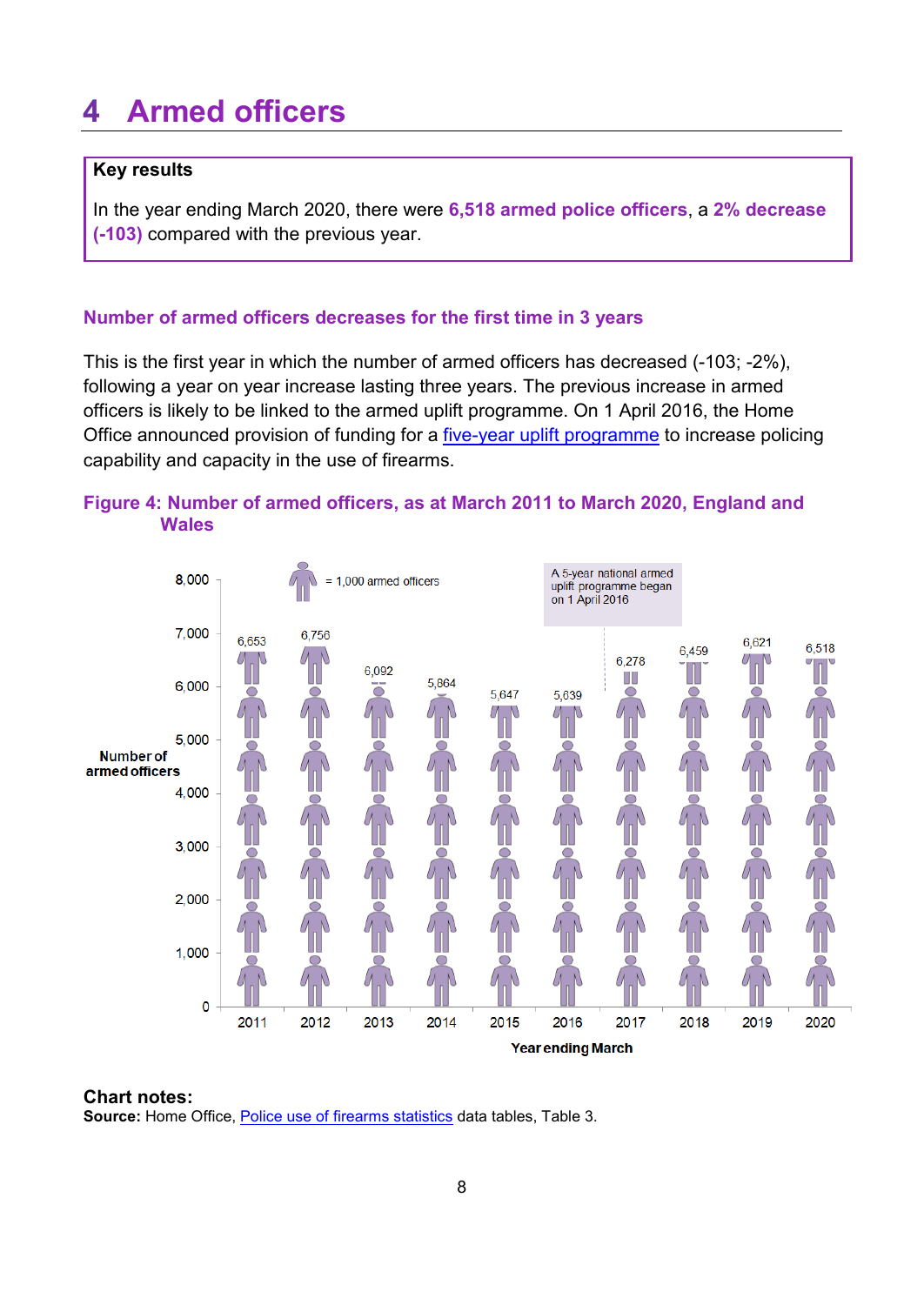#### **Proportion of armed officers to unarmed officers remains stable**

As at March 2020, there were 131,576 police officers in England and Wales, an increase of 5% (+5,765) compared to the previous year. This does not follow the recent decrease in total police officers. This increase is likely to be linked to the [police officer recruitment drive](https://www.gov.uk/government/news/national-campaign-to-recruit-20000-police-officers-launches-today) announced on 5 September 2019. The proportion of armed officers to unarmed officer has remained stable over the last 4 years at around 5%. There was a fall of -0.3% to 5% as of March 2020.





#### **Chart notes:**

**Source:** Home Office, [Police use of firearms statistics](https://www.gov.uk/government/statistics/announcements/police-use-of-firearms-statistics-england-and-wales-april-2019-to-march-2020) data tables, Table 3; and [Police workforce](https://www.gov.uk/government/statistics/police-workforce-england-and-wales-31-march-2020) open data tables, Table S2.

**Notes:** The number of police officers is a head count, for full time equivalents (FTE). See Home Office[, Police](https://www.gov.uk/government/statistics/police-workforce-england-and-wales-31-march-2020)  [workforce](https://www.gov.uk/government/statistics/police-workforce-england-and-wales-31-march-2020) open data tables, Table S2.

Chief Officers are expected to determine the number of armed officers in their areas based on a thorough assessment of threat and risk.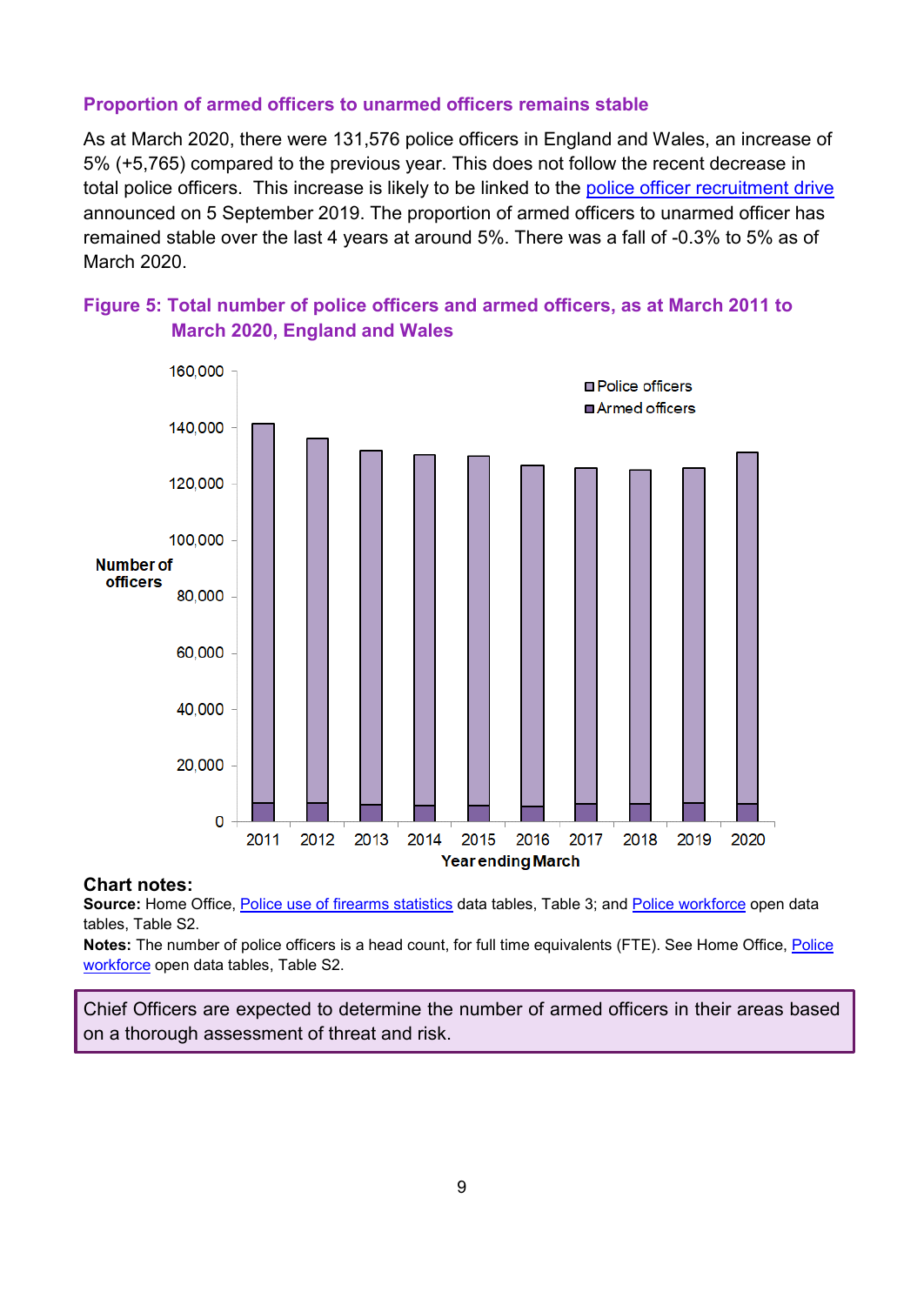## <span id="page-9-0"></span>**5 Revisions**

During the data confirmation exercise carried out with police forces for the current release, a small number of forces submitted revisions to previously published data. These figures have been revised in the latest release in line with the revisions policy as set out in the Home Office Statement [of compliance with Code of Practice for Official Statistics.](https://www.gov.uk/government/publications/statement-of-compliance-with-code-of-practice-for-official-statistics) Table 2 details these changes.

#### **Table 2: Revisions to figures published in year ending March 2019 release**

| year    | <b>Financial What was</b><br>revised                         | <b>Number</b><br>of forces<br>that<br>made<br>revisions | <b>Previously</b><br>published<br>figures<br>(in 2018-19<br>release) | <b>Revised</b><br>figures<br>(in 2019-20<br>release) | <b>Numerical</b><br>change | $\frac{9}{6}$<br>change |
|---------|--------------------------------------------------------------|---------------------------------------------------------|----------------------------------------------------------------------|------------------------------------------------------|----------------------------|-------------------------|
| 2018-19 | Police<br>firearms<br>operations                             | $\overline{2}$                                          | 20,186                                                               | 20,192                                               | $+6$                       | $+0.03%$                |
| 2018-19 | Police<br>firearms<br>operations<br>involving<br><b>ARVs</b> | $\overline{2}$                                          | 17,742                                                               | 17,844                                               | $+102$                     | $+0.6%$                 |
| 2018-19 | Number of<br>armed<br>officers                               |                                                         | 6,653                                                                | 6,621                                                | $-32$                      | $-0.5%$                 |

#### **Table notes**

**Source:** Home Office, [Police use of firearms statistics](https://www.gov.uk/government/statistics/announcements/police-use-of-firearms-statistics-england-and-wales-april-2019-to-march-2020) data tables, Table 1 and 2.

Previously published figures from Home Office, [Police use of firearms statistics](https://www.gov.uk/government/statistics/police-use-of-firearms-statistics-england-and-wales-april-2018-to-march-2019) data tables, Table 1 and 2. Figures for percentage change are rounded to 1 decimal place, see rounding.

The data for the latest year (and for previous years) may be revised in due course. It is standard practice across all Home Office statistical releases to incorporate revisions for previous years' data in the latest release. Corrections and revisions follow the [Home Office](https://www.gov.uk/government/publications/statement-of-compliance-with-code-of-practice-for-official-statistics)  [Statement of compliance with Code of Practice for Official Statistics.](https://www.gov.uk/government/publications/statement-of-compliance-with-code-of-practice-for-official-statistics)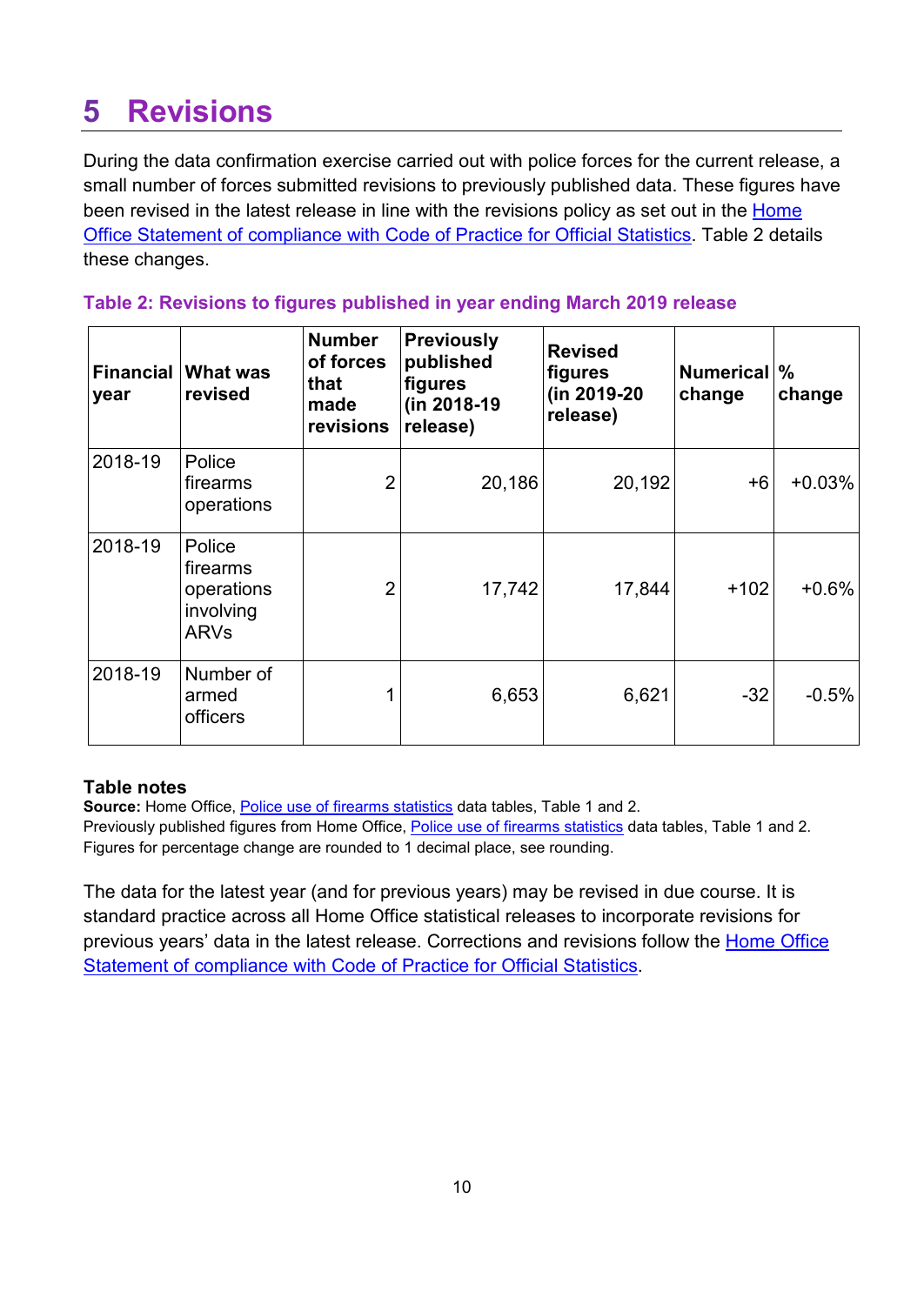### <span id="page-10-0"></span>**6 Quality and methodology**

### **Data quality**

During the data collection process, Home Office statisticians discovered a possible discrepancy in the reporting of operations that were "stood down prior to arrival".

Upon review with police forces, the statisticians found a minority of data entries were affected. These police forces resubmitted their data to include all operations "stood down prior to arrival". This resulted in an increase of 106 (+0.6%) firearms operations.

This has improved the accuracy of the data for this year's collection, but there may be inaccuracies in previous years. In future years the Home Office will be improving the guidance making it clearer for police forces which operations should be reported.

Armed officer numbers should be as at 31 March (where possible). In 2020, Warwickshire were only able to provide armed officer numbers as at 1 June 2020.

#### **Data assurance**

These statistics are compiled by statisticians within the Home Office. They undertake a wide range of quality assurance checks and work closely with all 43 police forces with regular contact as needed. These checks follow the [QAAD guidance](https://osr.statisticsauthority.gov.uk/wp-content/uploads/2015/12/images-settingthestandar_tcm97-44370.pdf) (Quality Assurance of Administrative Data) and include:

- variance checks, i.e. investigating substantial changes in figures compared with the previous year,
- including safeguards within the return to improve data quality,
- ensuring all returns are accounted for, and that no duplicate returns are provided.
- querying incomplete data, or invalid data/combinations of data, provided in returns
- explaining to users about the data quality and the impact upon the statistics.

#### **Data collection**

The statistics in this release are based on aggregated figures for the year ending March 2020 submitted by the 43 territorial police forces as part of the [Annual Data Requirement](https://www.gov.uk/government/publications/annual-data-requirement-from-police-forces-in-england-and-wales)  [\(ADR\).](https://www.gov.uk/government/publications/annual-data-requirement-from-police-forces-in-england-and-wales) The ADR is a list of all mandatory data requests made to police forces in England and Wales under the Home Secretary's statutory powers.

As with previous releases, a data confirmation exercise was carried out by Home Office statisticians with the support of police forces. Validation and variance checks were carried out on the data as part of the quality assurance process. This reduces the risk of publishing incorrect figures.

The total number of operations involving the authorised deployment of armed officers excludes:

- Operations where officers were stood down before being deployed
- Armed officers deployed for VIP protection, armed prisoner escorts, airport patrols, other guarding duties and routine patrols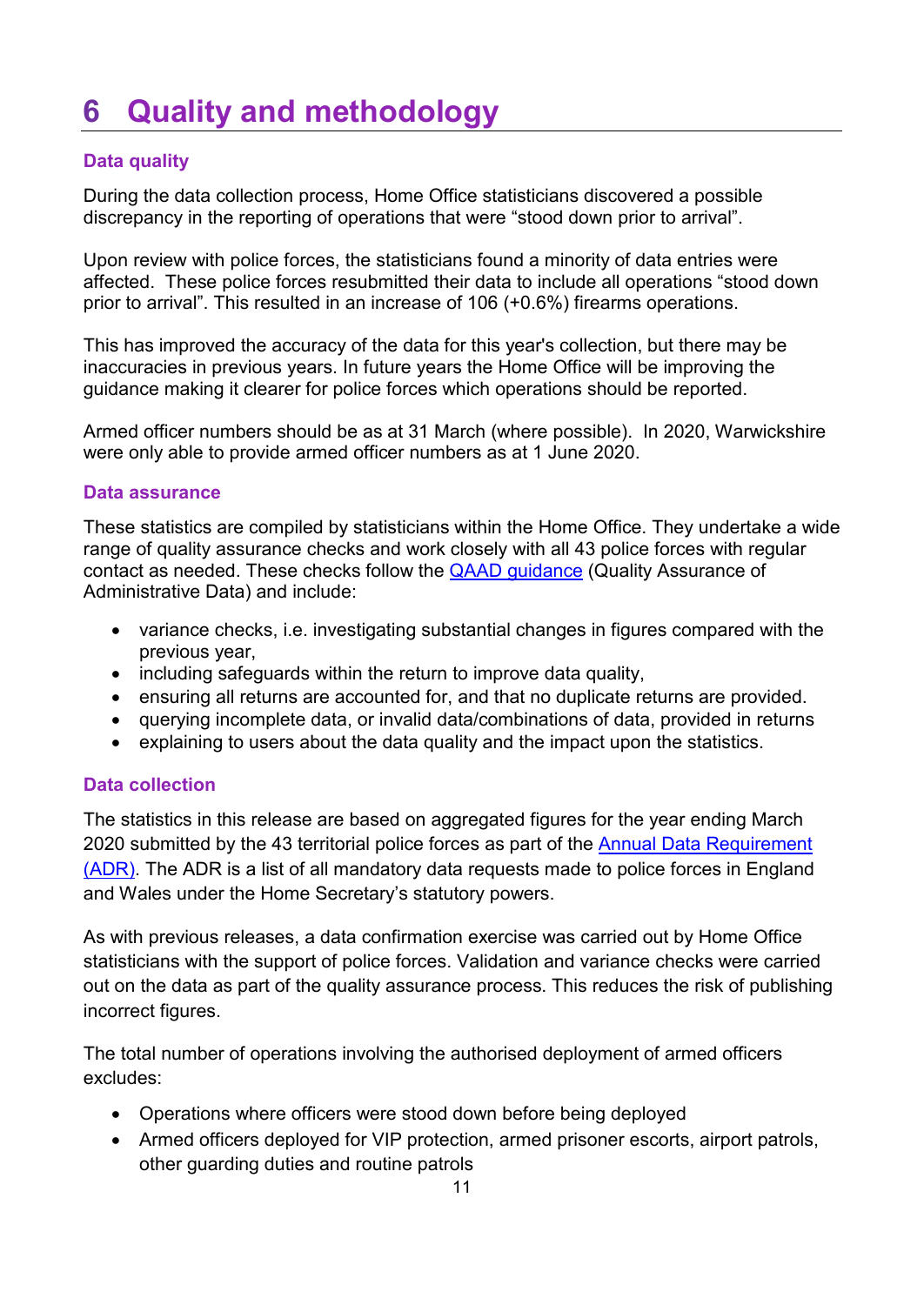- Firearms operations involving accidental discharges, discharges for animal destruction, during police training, or to deflate tyres
- Operations where the reporting police force did not issue an authority but assisted another police force on an operation. The authorising police force would submit data relating to this operation, eliminating double counting.

The total numbers of police firearms operations include all operations involving ARVs. The number of operations involving ARVs is a sub-category of all police firearms operations in which the initial or sole response was by an ARV.

Figures for incidents where firearms were discharged cover the number of incidents where police discharged conventional firearms. The figures exclude discharges of less-lethal weapons (see [Glossary\)](#page-13-1), and incidents involving accidental discharges, discharges for animal destruction, during police training, or to deflate tyres.

The number of armed officers includes all operationally deployable armed officers, including those being utilised as trainers.

#### **Changes to the data**

Publications prior to 'Police use of firearms statistics, England and Wales: April 2016 to March 2017' covered the number of 'authorised firearms officers' (AFOs). An AFO was defined as "a police officer who has been selected, trained, accredited, and authorised by their Chief Officer to carry and use a firearm". Following feedback from the National Police [Chiefs' Council \(NPCC\),](http://www.npcc.police.uk/) [College of Policing,](http://www.college.police.uk/Pages/Home.aspx) and various police forces, the publications for the year ending March 2017 and onwards covers the number of 'armed officers'.

This change was implemented to increase clarity, as the term 'AFO' can be used to refer specifically to an armed officer trained at the basic level, as well as to any armed officer in general. The change accounted for less than 0.5% of the total number of armed offers as at 31 March 2017. As such, the figures for 31 March 2017 and onwards are regarded as comparable to figures from previous publications.

#### **Comparability of the data**

While data from the year ending March 2002 onwards is available, the figures were not subjected to the same rigorous data validation or variance checks which have been applied to the data since. Therefore, the quality of these figures may not be of the same standard, making them incomparable with data from later years.

This is the fifth year that information relating to the number of incidents in which police firearms were discharged has been collected as part of the ADR, confirmed and published. Previously, the data on incidents involving discharges was supplied by the NPCC who collected the information from forces. This was not a mandatory requirement, and the figures were not quality assured in the same way that the discharge data collected via the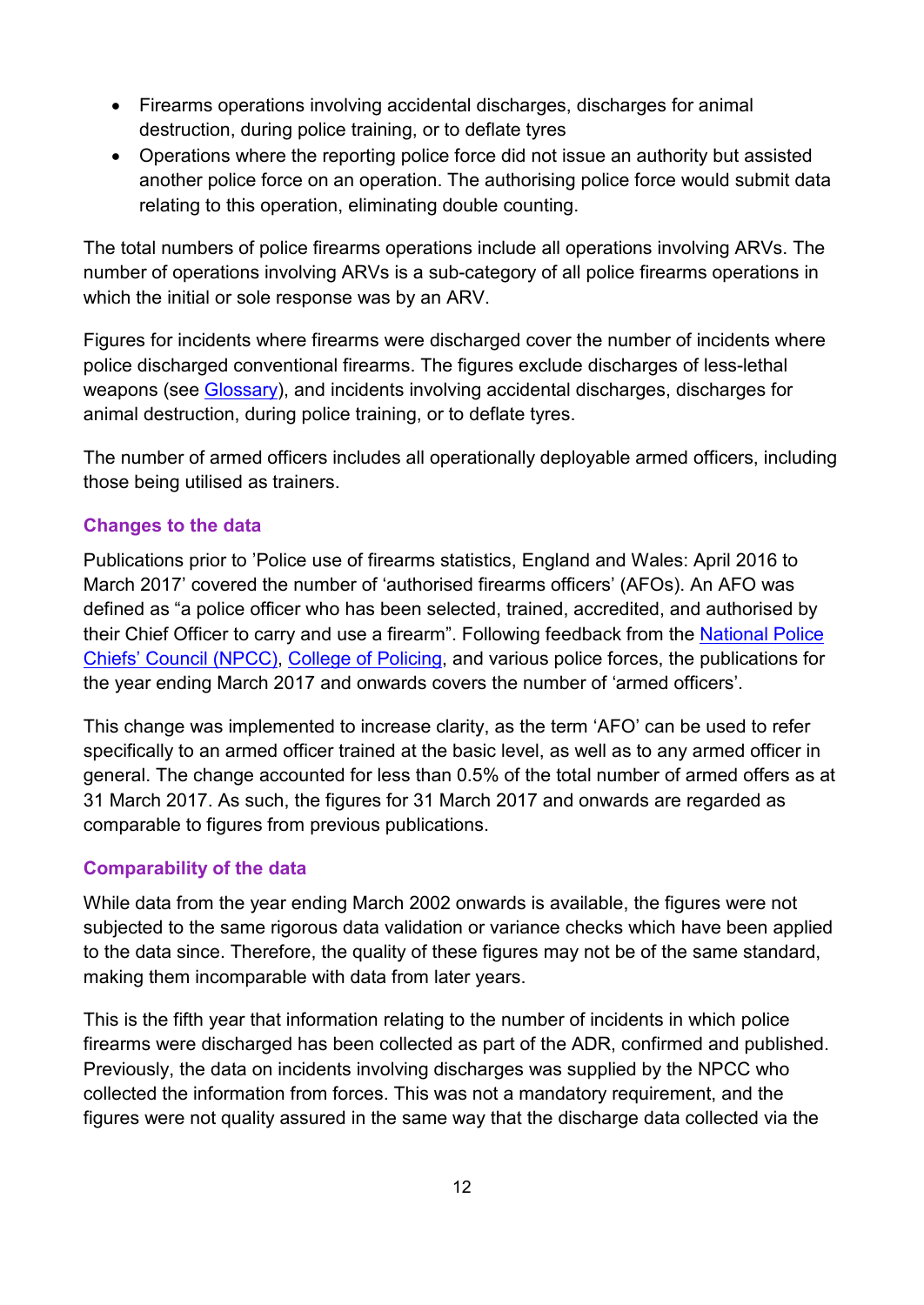ADR have been. With this in mind, [figures for the years ending March 2002 to 2008,](https://www.gov.uk/government/uploads/system/uploads/attachment_data/file/98275/police-firearms-use-2007-2008.pdf) which include police force level breakdowns, can be accessed online.

The ['Police use of firearms statistics, England and Wales: financial year ending March 2014'](https://www.gov.uk/government/publications/police-use-of-firearms-statistics-england-and-wales-financial-year-ending-31-march-2014/police-use-of-firearms-statistics-england-and-wales-financial-year-ending-31-march-2014) release detailed some of the quality assurance work that took place for previous years, including data confirmation by Chief Officers for all data covering the period from the years ending March 2009 to 2014.

#### **Rounding**

Data are provided unrounded in the data tables accompanying the 'Police use of firearms, [England and Wales'](https://www.gov.uk/government/collections/police-use-of-firearms-statistics) publication. This is to promote transparency and allow users to exploit the data further. Unless specified within the notes for the table, percentages in the release are rounded to the nearest % using the round-half-away-from-zero method. For example, 23.5% will be rounded to 24%, and -23.5% will be rounded to -24%. Percentages under 1% are rounded to the nearest significant figure.

Where data are rounded, they may not add up to the totals shown, or, in the case of percentages, to 100%, because they have been rounded independently.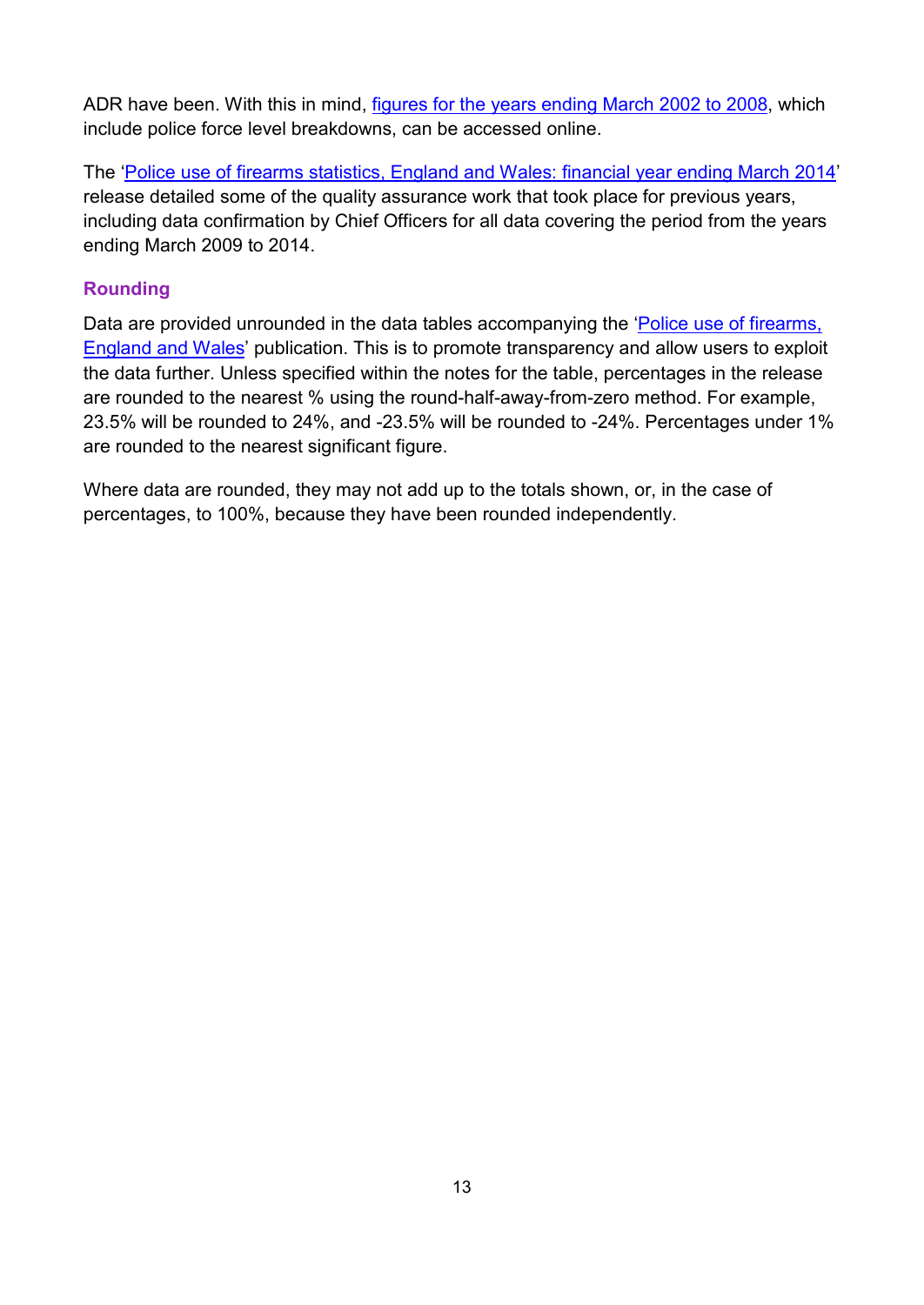### <span id="page-13-1"></span><span id="page-13-0"></span>**7 Glossary**

**Armed response vehicle (ARVs)** – ARVs are police vehicles carrying armed officers trained to the ARV standard. These vehicles are crewed by uniformed officers who have been selected and trained to respond to a range of armed operations involving subjects on foot, in moving vehicles and in buildings. ARVs are adapted to accommodate specialist equipment and enable firearms officers to be transported swiftly to deal with ongoing incidents.

**Armed officer** – This refers to officers authorised to use firearms, which should incorporate all operationally deployable armed officers, including those currently being utilised as trainers. For more information please visit the [College of Policing website.](https://www.app.college.police.uk/app-content/armed-policing/issue-and-carriage-of-firearms/#authorised-firearms-officer)

**Attenuating energy projectile (AEP)** – An AEP is a soft-nosed impact projectile fired from a single shot launcher. AEP is a form of less-lethal weapon only available to authorised officers who have been specially trained in its use. This gives specially trained officers an additional means of dealing with threats of serious violence. It delivers an impact that is not intended to cause serious or life-threatening injury but is of sufficient force to dissuade or prevent a violent or potentially violent person from their intended course of action, thereby reducing the threat.

**Firearm** –This includes any kind of firearm routinely deployed by firearms officers that is not a less-lethal weapon (**AEPs** and conducted energy devices (CED) i.e. TASER®).

**Police firearms operations** – Police firearms operations involve the authorised deployment of **armed officers** where they may have to protect themselves or others from a person who: (a) is in possession of a firearm or other weapon; (b) has immediate access to a firearm or weapon; or (c) is otherwise so dangerous that the officer's use of a firearm may be necessary.

Each operation is counted as only one operation regardless of the number of personnel (or deployments) or tactics employed, or rounds fired/discharged to deal with it.

**Police firearms operations involving ARVs** – Police firearms operations in which an **ARV** was the initial or sole response are counted in this category. Police firearms operations in which ARVs were deployed as a secondary response would be counted in **police firearms operations**.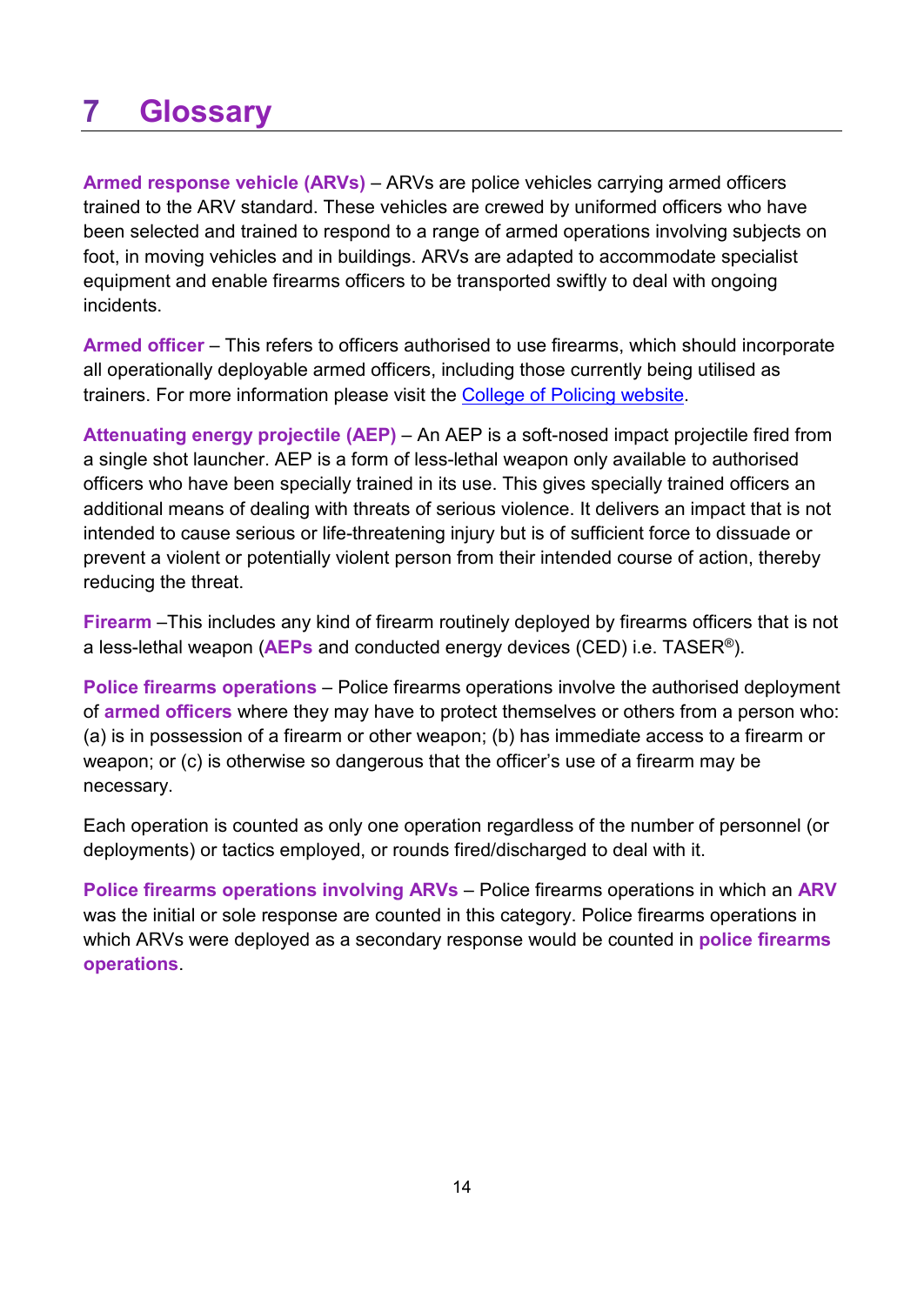### <span id="page-14-0"></span>**8 Uses of the statistics**

Uses of the statistics on police use of firearms are listed using the standard categorisation for official statistics.

#### **a) Informing the general public's choices**

- About the state of the economy, society and the environment figures on police use of firearms are used by the media in articles on police use of force.
- About the performance of government and public bodies figures on levels and trends in police use of firearms are requested via Parliamentary Questions and Freedom of Information Act requests to gauge performance in general or specific areas.
- When officers take the difficult decision to deploy force it is vital that they can be scrutinised by the people they serve.

#### **b) Government policy making and monitoring**

Police use of firearms statistics are used to monitor the operational performance and effectiveness of police forces, and to inform government policy and decisions by ministers. The statistics provide a national and regional level picture of armed policing, giving some insight into how public money is spent to resource policing capabilities and the UK's capacity to deal with serious incidents.

#### **c) Resource allocation – typically by central and local government**

Policing statistics, including statistics on police use of firearms, demonstrate the range, extent and quality of police activities, and contribute to overall cases for police funding.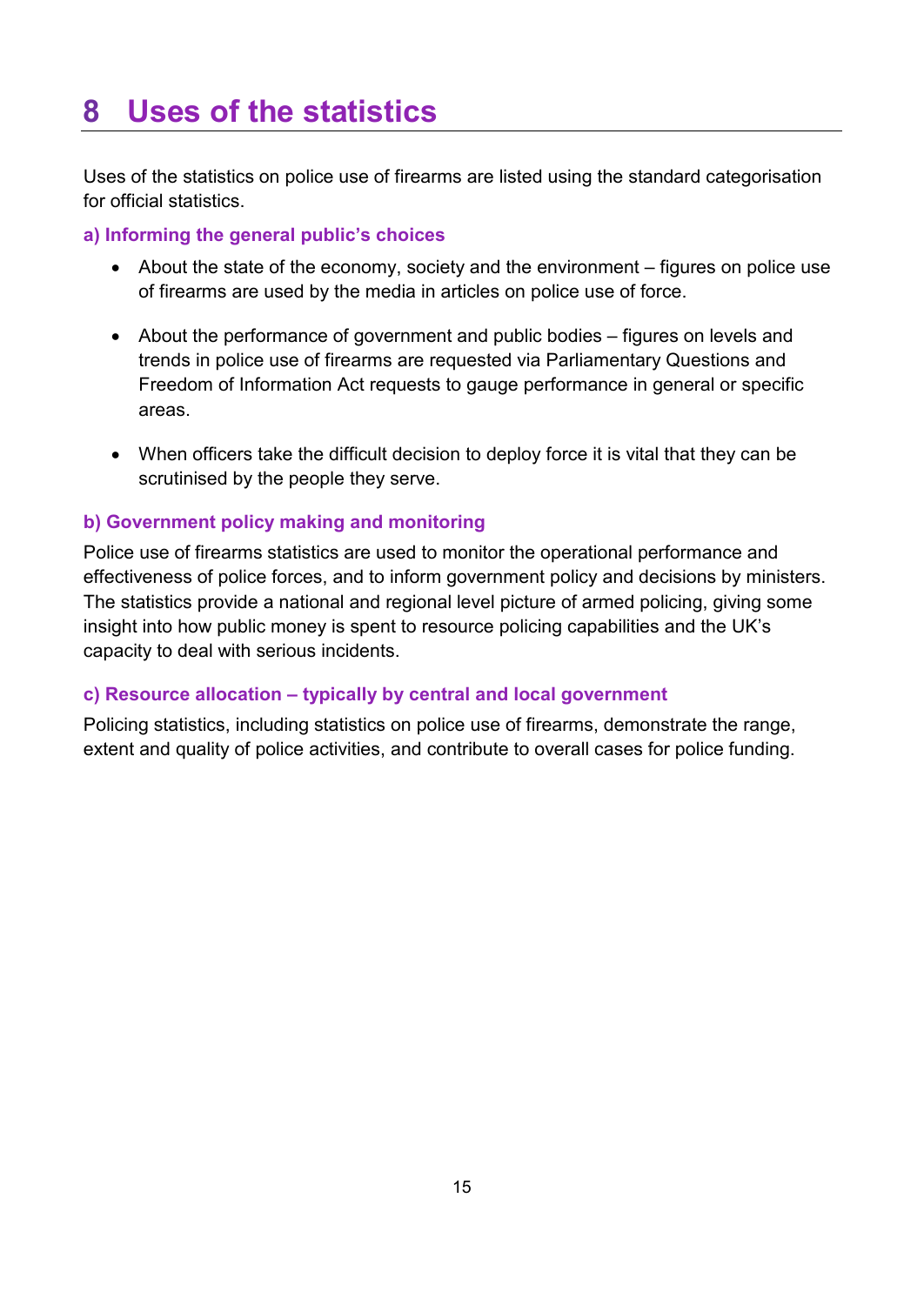### <span id="page-15-0"></span>**9 Related statistics and feedback**

#### **Releases in this series**

Forthcoming publications are pre-announced on the [GOV.UK website research and](https://www.gov.uk/government/statistics/announcements)  [statistics page.](https://www.gov.uk/government/statistics/announcements)

['Police use of firearms, England and Wales'](https://www.gov.uk/government/collections/police-use-of-firearms-statistics) statistical releases for the year ending March 2008 onwards are available from the Home Office pages of the GOV.UK website.

[Figures for the years ending March 2002 to 2008](https://www.gov.uk/government/uploads/system/uploads/attachment_data/file/98275/police-firearms-use-2007-2008.pdf) are also available online.

#### **Police use of force**

Statistics on [Police use of force](https://www.gov.uk/government/statistics/police-use-of-force-statistics-england-and-wales-april-2018-to-march-2019) were published on 19 December 2019, and included the use of firearms as a tactic in incidents. A use of force incident differs to those collected in this release as Police use of force figures count each time an officer uses force on an individual, not specific events.

The collection has other firearms data such as: location, incident outcome, reason for using force, and further subject details such as age, ethnicity, and gender. However, these two collections cannot be compared as specific firearms operations cannot be linked to use of force forms.

#### **Feedback and enquiries**

We're always looking to improve the accessibility of our documents. If you find any problems, or have any feedback, relating to accessibility please email us at [PublicOrderStatistics@homeoffice.gov.uk.](mailto:PublicOrderStatistics@homeoffice.gov.uk) Additionally, if you would like to make an enquiry or have any general feedback about this release, please contact [PublicOrderStatistics@homeoffice.gov.uk.](mailto:PublicOrderStatistics@homeoffice.gov.uk)